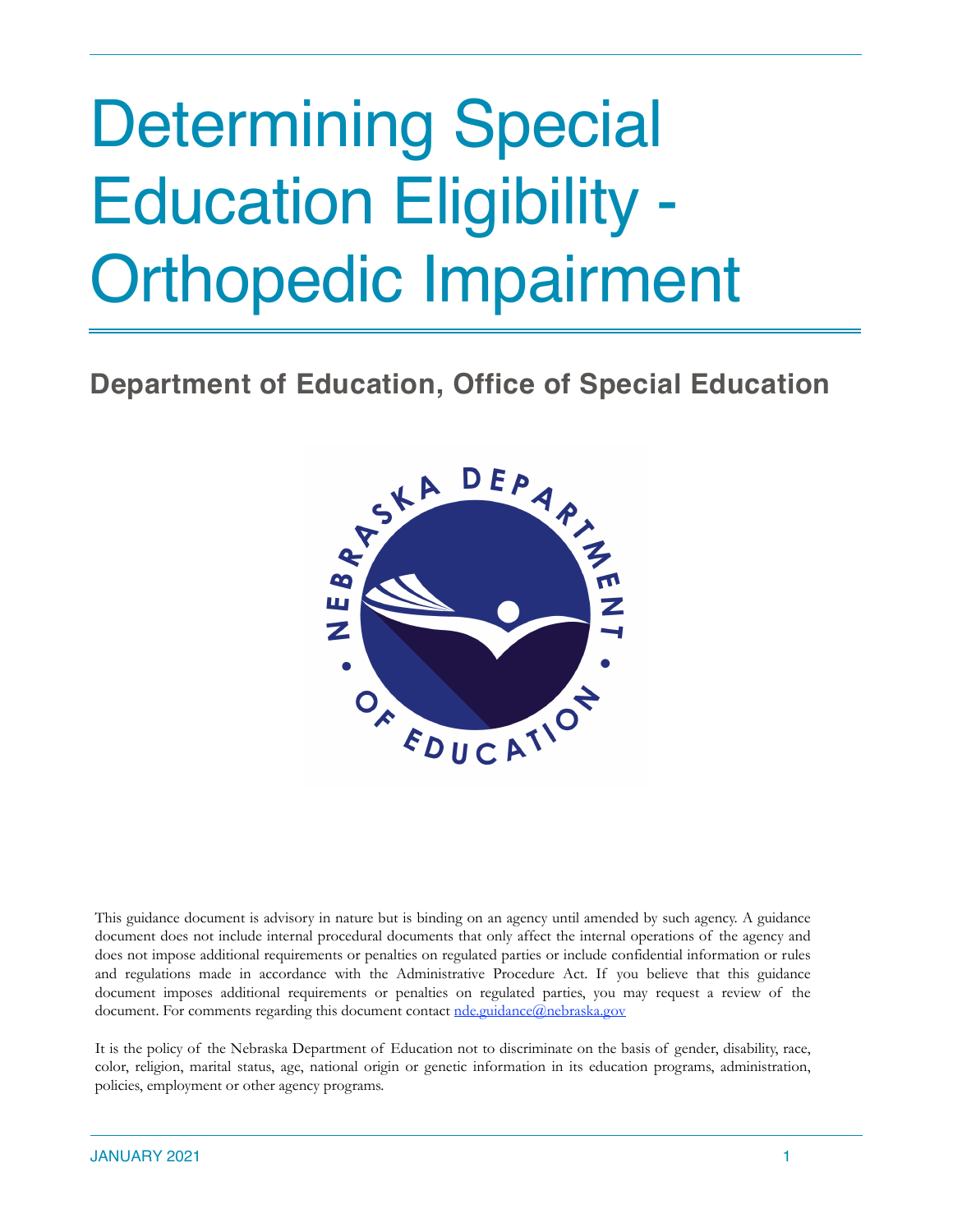# **Introduction**

This technical assistance document was written to provide parents, teachers, special education personnel, administrators, and other professionals with information on the identification and determination of eligibility for special education services for children with orthopedic impairment.

This disability category has been defined by both federal and state regulations. A three- part eligibility requirement for a child to be identified as a child with an orthopedic impairment is as follows:

- Meet eligibility criteria (92 NAC 51.006);
- Documentation of adverse effect on educational performance; and
- Determination that a need for special education is evident.

## **State Definition**

Orthopedic impairment – To qualify for services in the category of orthopedic impairment, the child must have a severe orthopedic impairment that adversely affects a child's educational, or in the case of a child below age five, a child's developmental performance.

The category includes impairments caused by a congenital anomaly, impairments caused by disease (e.g., poliomyelitis, bone tuberculosis), and impairments from other causes (e.g., cerebral palsy, amputations, and fractures or burns that cause contractures).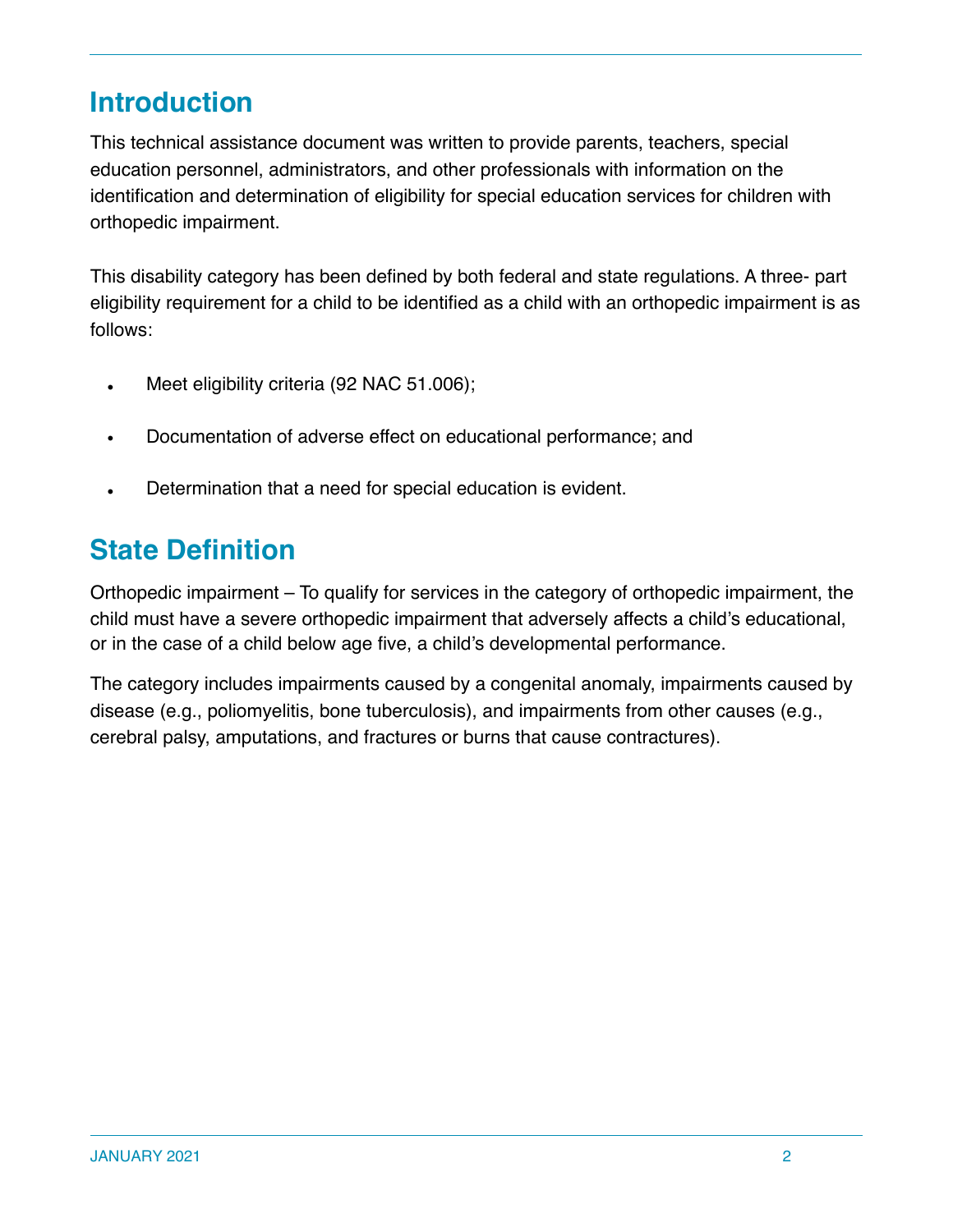## **Section 1: MULTIDISCIPLINARY EVALUATION (MDT) CONSIDERATIONS**

The Multidisciplinary Team (MDT) should include at least:

- $\cdot$  The child's parent(s);
- For a school age child, the child's regular teacher(s) or a regular classroom teacher qualified to teach a child of that age;
	- For a child below age five, a teacher qualified to teach a child below age five;
- Special educator with knowledge in the area of orthopedic impairment;
- A school district administrator or a designated representative; and
- At least one person qualified to conduct individual diagnostic examinations of children in their specific area of training (i.e., school psychologist, speech language pathologist, or other instructional specialist).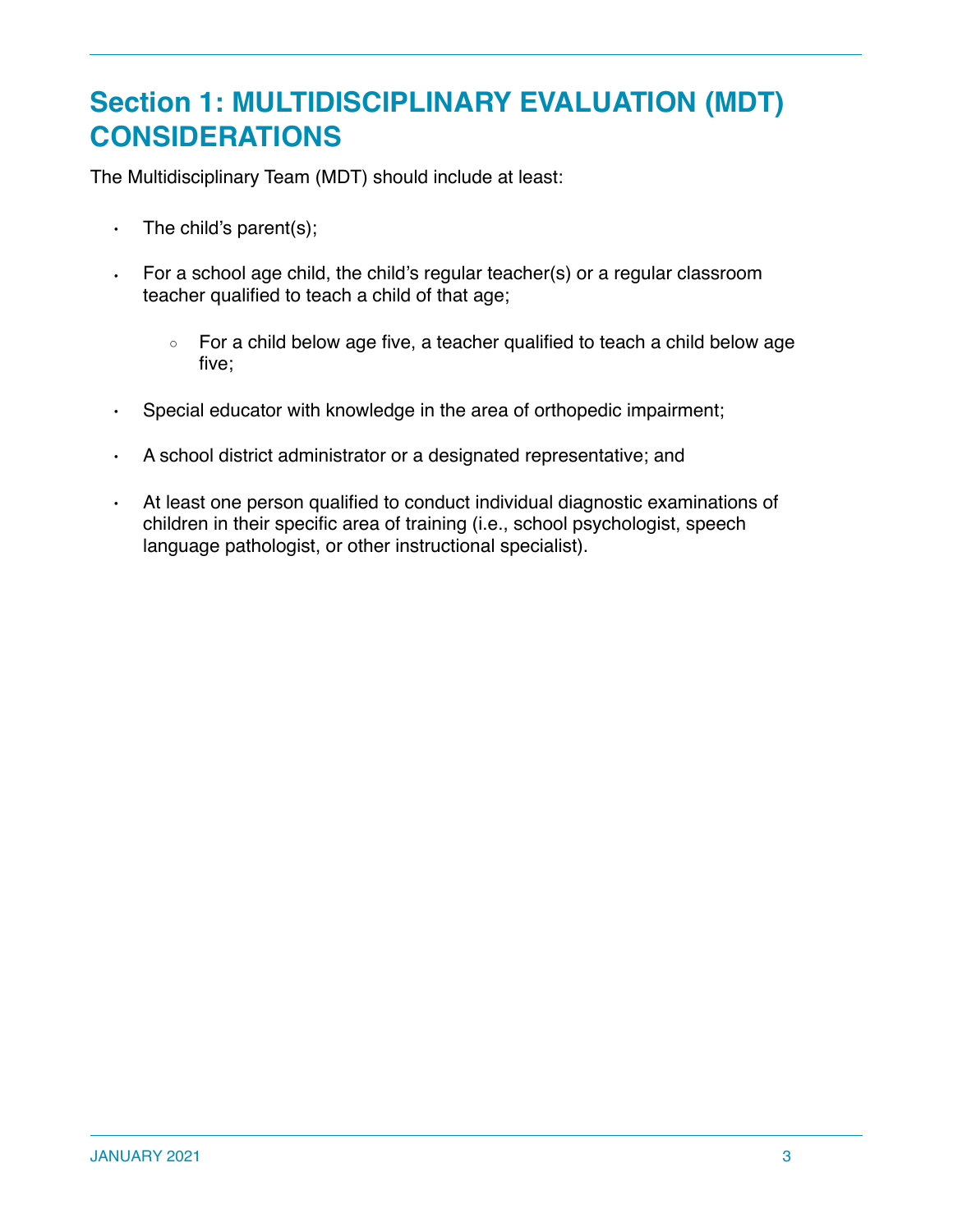# **Section 2: GUIDELINES**

Children with an orthopedic impairment represent a heterogeneous group. As an example, within the category of muscular or neuromotor impairments, no two children have the same characteristics or the same needs. A child may not be eligible to qualify as a student with an orthopedic impairment based solely on a physical disability.

In order for a child to be eligible as a child with an orthopedic impairment, the evaluation should include the analysis and documentation of:

- A signed, written report from a physician which describes the severity of the motor impairment and any medical implications; i.e., stamina, pain level, fatigue, etc.
- The child's level of development or educational performance that is adversely affected; and
- A muscular or neuromotor impairment, or skeletal deformity that limits the ability to:
	- Move about,
	- Maintain postures,
	- Manipulate materials required for learning, or
	- Perform activities of daily living

An orthopedic impairment is a term used to facilitate early identification by public school personnel and determine eligibility. Educational evaluation and assessments include a combination of:

- Medical assessments, including medication history
- History of developmental milestones
- Orthopedic or neuromuscular assessment
- Individual achievement testing
- Classroom assessment data
- Norm-referenced testing
- Criterion-referenced assessment
- District-wide assessment
- Curriculum-based assessments
- Observation and analysis of behavior
- Teacher anecdotal records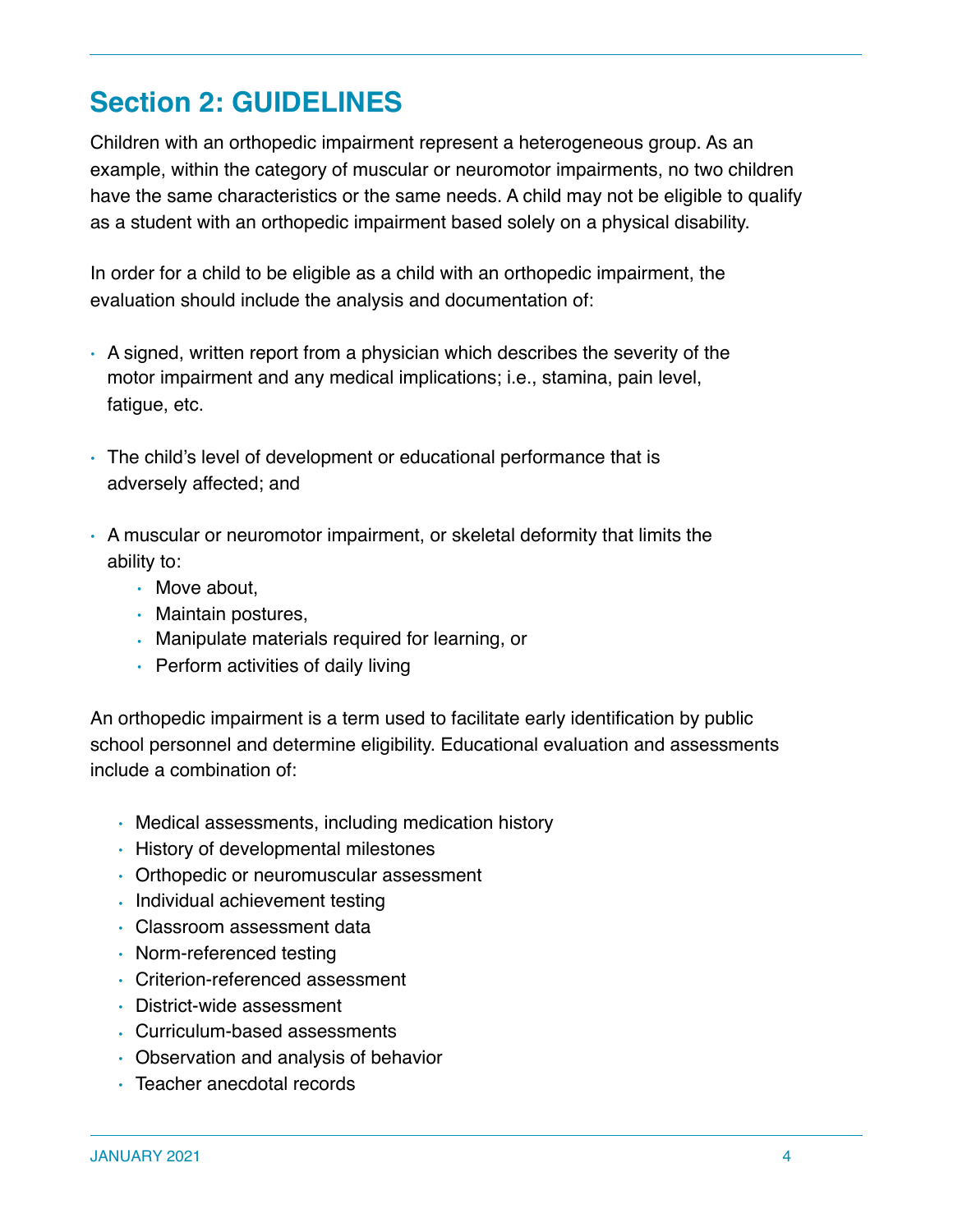Parent involvement in the evaluation process is of utmost importance. Many children exhibit identified strengths as well as identified delays in both motor skill development and achievement areas.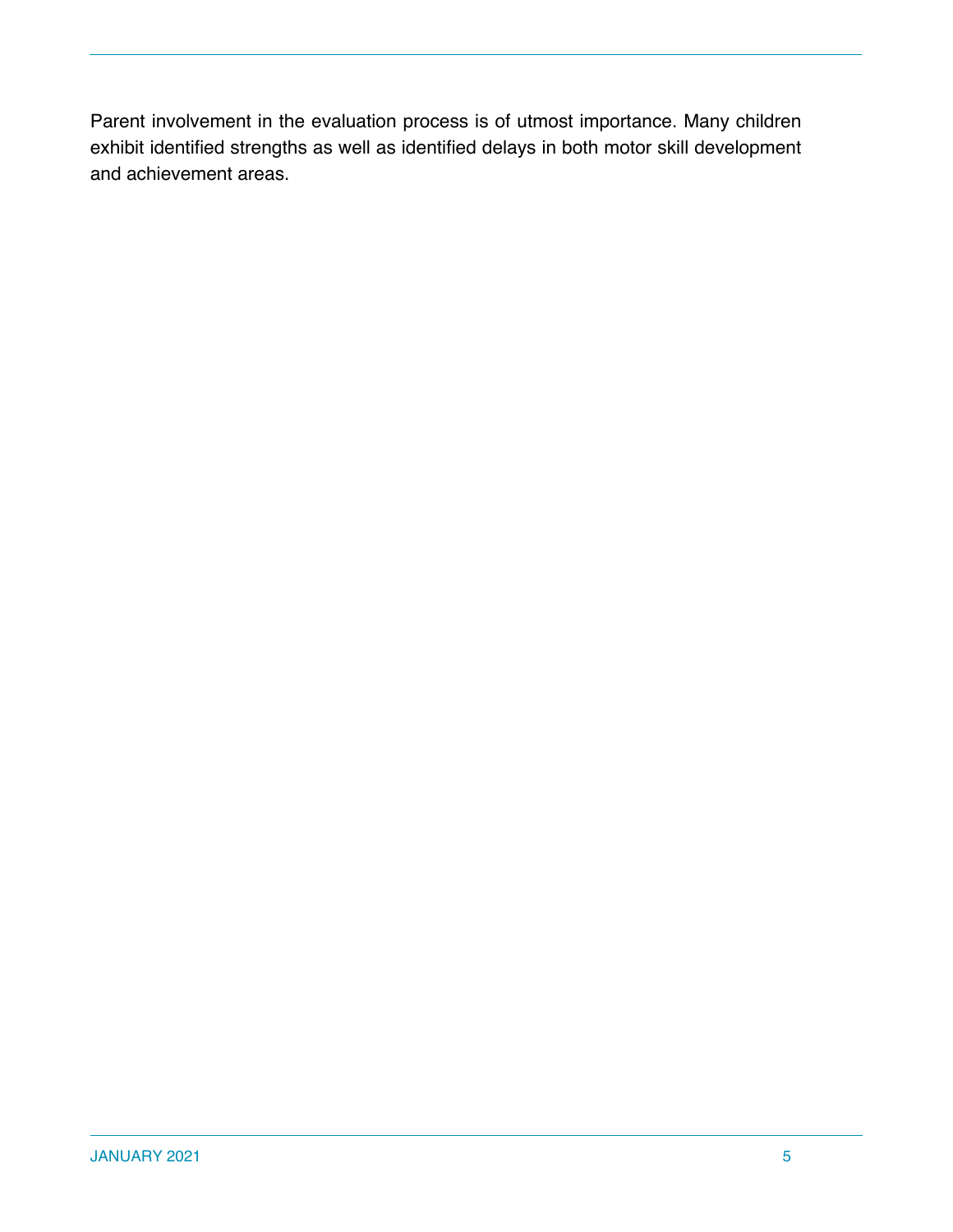## **SECTION 3: PROCEDURES TO DETERMINE ADVERSE EFFECT DEVELOPMENT/EDUCATIONAL PERFORMANCE**

## **FACTORS TO CONSIDER**

Many factors must be considered in determining if an orthopedic impairment is causing or can be expected to produce significant delays in the child's development or educational performance. The factors include, but are not limited to:

- Reports from physician(s) pertaining to the orthopedic impairment
- Current motor delays
- Type, degree, and severity of the orthopedic impairment
- Cause of the impairment (if known)
- Nature/status of the impairment (permanent, temporary, progressive)
- Age of occurrence of the impairment
- Current age
- History of modifications and/or accommodations used
- History of interventions and responses
- Relevant family history
- Current educational placement
- Current levels of performance
- Vocational/postsecondary transition needs

This list is not exhaustive. Examination of each of these factors may lead to additional factors to consider. Occupational therapists, physical therapists, teachers of children with an orthopedic impairment, and psychologists are the primary professionals who can determine how these factors may impact the child. Parents, medical professionals, teachers, and the child him/herself can also provide information important in determining the impact of the orthopedic impairment.

In addition to motor and physical disabilities, the MDT must determine whether the adverse effect on motor development/movement and educational performance are primarily a result of the orthopedic impairment. When concomitant learning or developmental needs exist, the team must determine which condition is the primary cause of the need.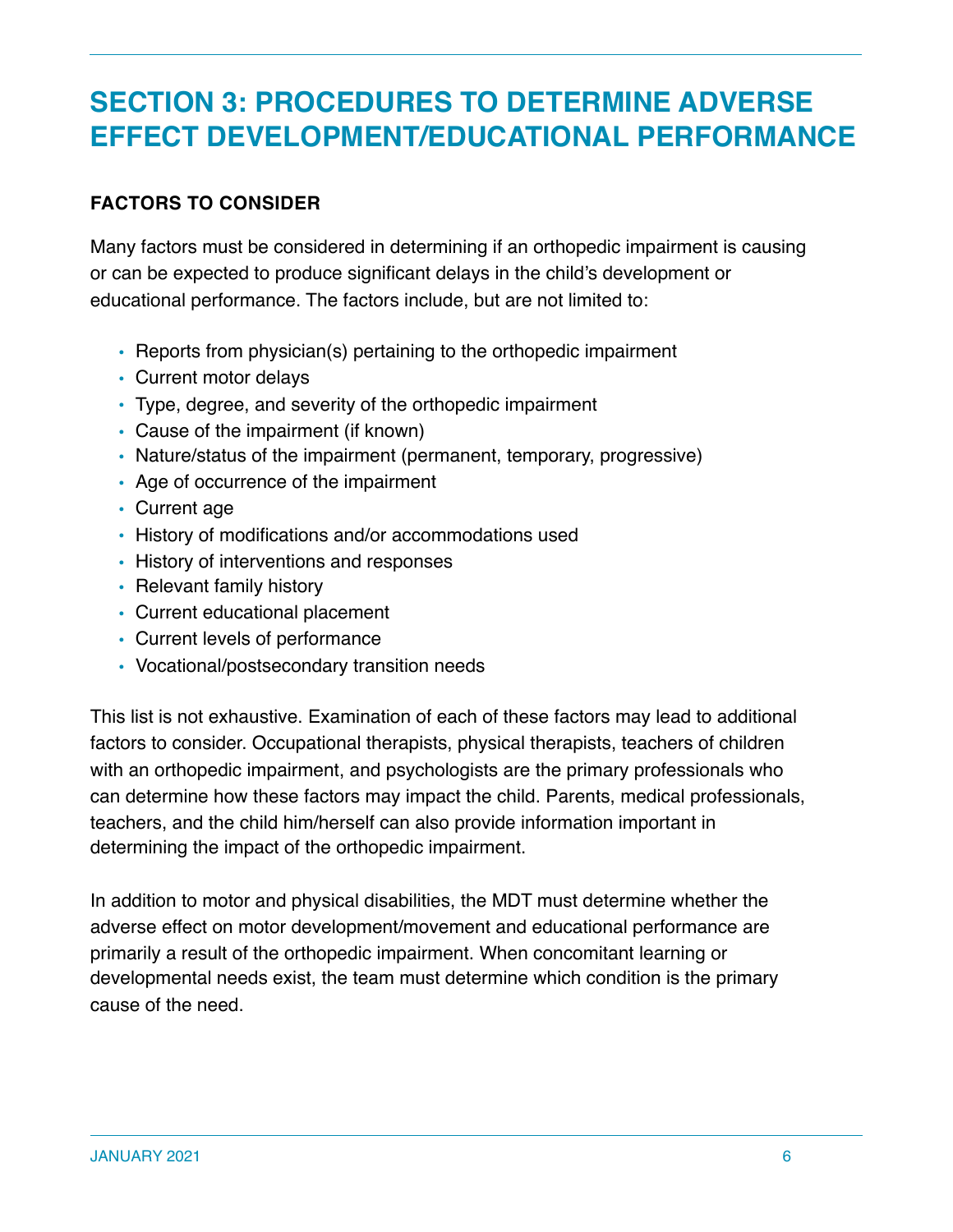In all cases, when making a determination of the adverse effect of the orthopedic impairment, the team should consider the child's age and his/her current motor/ movement difficulties.

The following questions are to guide documentation and determination of whether the disability has an adverse effect on the child's developmental/ educational performance.

| Expressive or<br>receptive<br>language<br>development | Vocabulary<br>Does the child comprehend and use vocabulary appropriate for<br>General vocabulary?<br>Content specific vocabulary?<br>Figurative language?<br>Expressive language?                                                                                                                                      |  |
|-------------------------------------------------------|------------------------------------------------------------------------------------------------------------------------------------------------------------------------------------------------------------------------------------------------------------------------------------------------------------------------|--|
|                                                       | <b>Functional Language</b><br>Can the child express one-step, two-step directions?<br>Can the child tell a story?<br>Does the child understand and use narrative discourse?<br>Can the child ask questions to get his/her needs met?<br>Can the child follow simple commands?<br>Can the child answer basic questions? |  |
|                                                       | Academic Language<br>Does the child understand and use language with<br>embedded concepts?<br>Does the child understand and use the language of<br>directions (describe, explain, compare, etc.)?<br>Can the child follow multiple step directions?<br>Does the child understand and use expository text structures?   |  |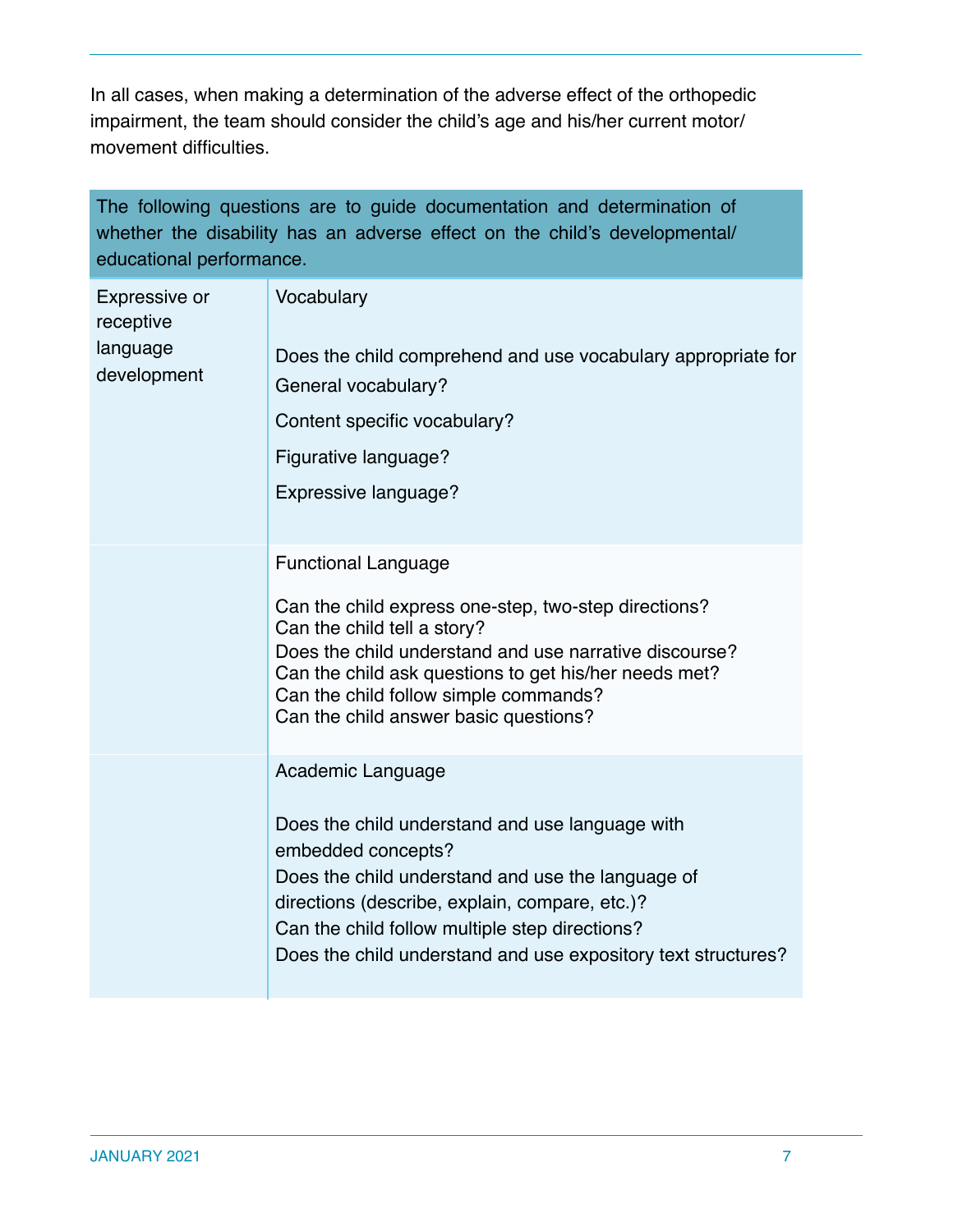| The following questions are to quide documentation and determination of    |
|----------------------------------------------------------------------------|
| whether the disability has an adverse effect on the child's developmental/ |
| educational performance.                                                   |

| Speech reception<br>or production        | Reception<br>Phonemic/phonological awareness<br>Does the child have the ability to process individual sounds?                                                                                                                                                                                                                                               |  |
|------------------------------------------|-------------------------------------------------------------------------------------------------------------------------------------------------------------------------------------------------------------------------------------------------------------------------------------------------------------------------------------------------------------|--|
|                                          | Production/Articulation<br>Does the child use speech that is intelligible to an unfamiliar liste<br>Does the child use appropriate prosodic features in:<br>Inflection?<br>$\bullet$<br>Rate?<br>$\bullet$<br>Pitch?<br>$\bullet$<br>Fluency?<br>$\bullet$<br>Does the child have oral motor problems?<br>Is the child's speech production age appropriate? |  |
| Pre-academic                             | Is the child meeting age appropriate milestones?                                                                                                                                                                                                                                                                                                            |  |
| Academic or<br>Vocational<br>Performance | Academic<br>Does the child meet school district standards (outcomes) for his.<br>Does the child's progress reflect his/her ability levels?                                                                                                                                                                                                                  |  |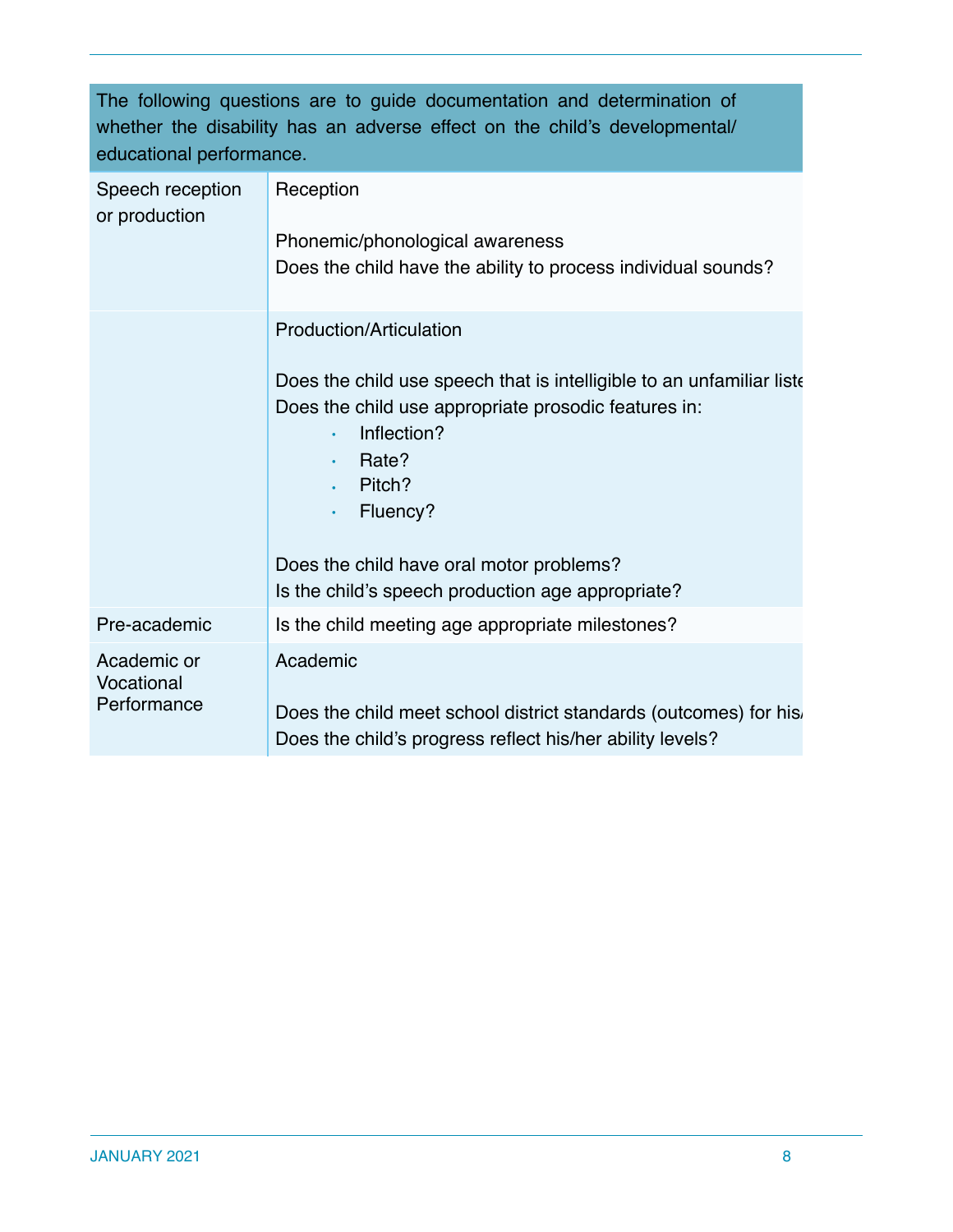| The following questions are to guide documentation and determination of<br>whether the disability has an adverse effect on the child's developmental/<br>educational performance. |                                                                                                                                                                                                                                            |
|-----------------------------------------------------------------------------------------------------------------------------------------------------------------------------------|--------------------------------------------------------------------------------------------------------------------------------------------------------------------------------------------------------------------------------------------|
|                                                                                                                                                                                   | Reading                                                                                                                                                                                                                                    |
|                                                                                                                                                                                   | Does the child have the perceptual, conceptual, and linguistic<br>base to support the reading process?                                                                                                                                     |
|                                                                                                                                                                                   | Can the child interpret meaning from print (pictures, words, etc.)                                                                                                                                                                         |
|                                                                                                                                                                                   | Can the child decode printed materials accurately and fluently?                                                                                                                                                                            |
|                                                                                                                                                                                   | Can the child use contextual cues to help him/her understand part                                                                                                                                                                          |
|                                                                                                                                                                                   | Can the child interpret literature?                                                                                                                                                                                                        |
|                                                                                                                                                                                   | Can the child identify the components of a variety of literary<br>genre?                                                                                                                                                                   |
|                                                                                                                                                                                   | Can the child answer basic questions about a passage?                                                                                                                                                                                      |
|                                                                                                                                                                                   | Can the child apply reading skills to acquire information from<br>print?                                                                                                                                                                   |
|                                                                                                                                                                                   | Math                                                                                                                                                                                                                                       |
|                                                                                                                                                                                   | Does the child understand mathematical concepts and processe<br>Concept of numbers?<br>Mathematical language?<br>Mathematical reasoning?<br>Mathematical relationships?<br>Does the child understand patterns that describe mathematical r |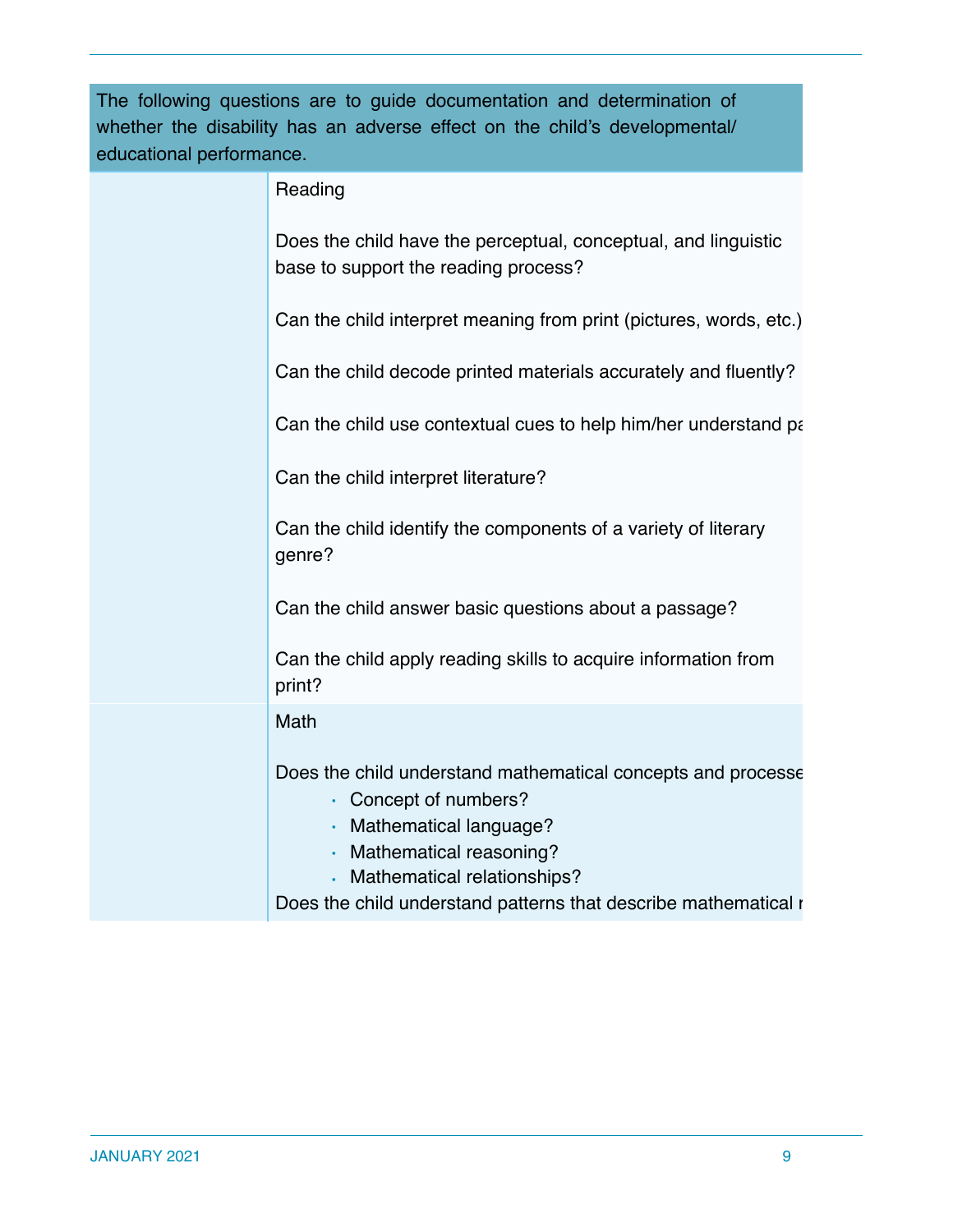| The following questions are to guide documentation and determination of<br>whether the disability has an adverse effect on the child's developmental/<br>educational performance. |                                                                                                                                                                                                                                                                                                                                                             |  |
|-----------------------------------------------------------------------------------------------------------------------------------------------------------------------------------|-------------------------------------------------------------------------------------------------------------------------------------------------------------------------------------------------------------------------------------------------------------------------------------------------------------------------------------------------------------|--|
|                                                                                                                                                                                   | Written Language - Consider the following areas:<br>· Idea development<br>• Organization<br>• Word choice<br>• Voice<br>$\cdot$ Fluency<br>• Sentence fluency<br>• Conventions                                                                                                                                                                              |  |
|                                                                                                                                                                                   | Vocational<br>Does the child have communication skills required to obtain and                                                                                                                                                                                                                                                                               |  |
|                                                                                                                                                                                   | Can the child advocate for him/herself?                                                                                                                                                                                                                                                                                                                     |  |
| Social or Emotional<br>Competence                                                                                                                                                 | Independent/Self Advocacy Skills<br>Can the child function independently in social situations?<br>Does the child communicate to get his/her educational needs<br>met?<br>Will he/she ask for clarification when needed?<br>Does he/she use assistive devices/prosthetic devices appropriat<br>Does the child accept responsibility for his/her own actions? |  |
|                                                                                                                                                                                   |                                                                                                                                                                                                                                                                                                                                                             |  |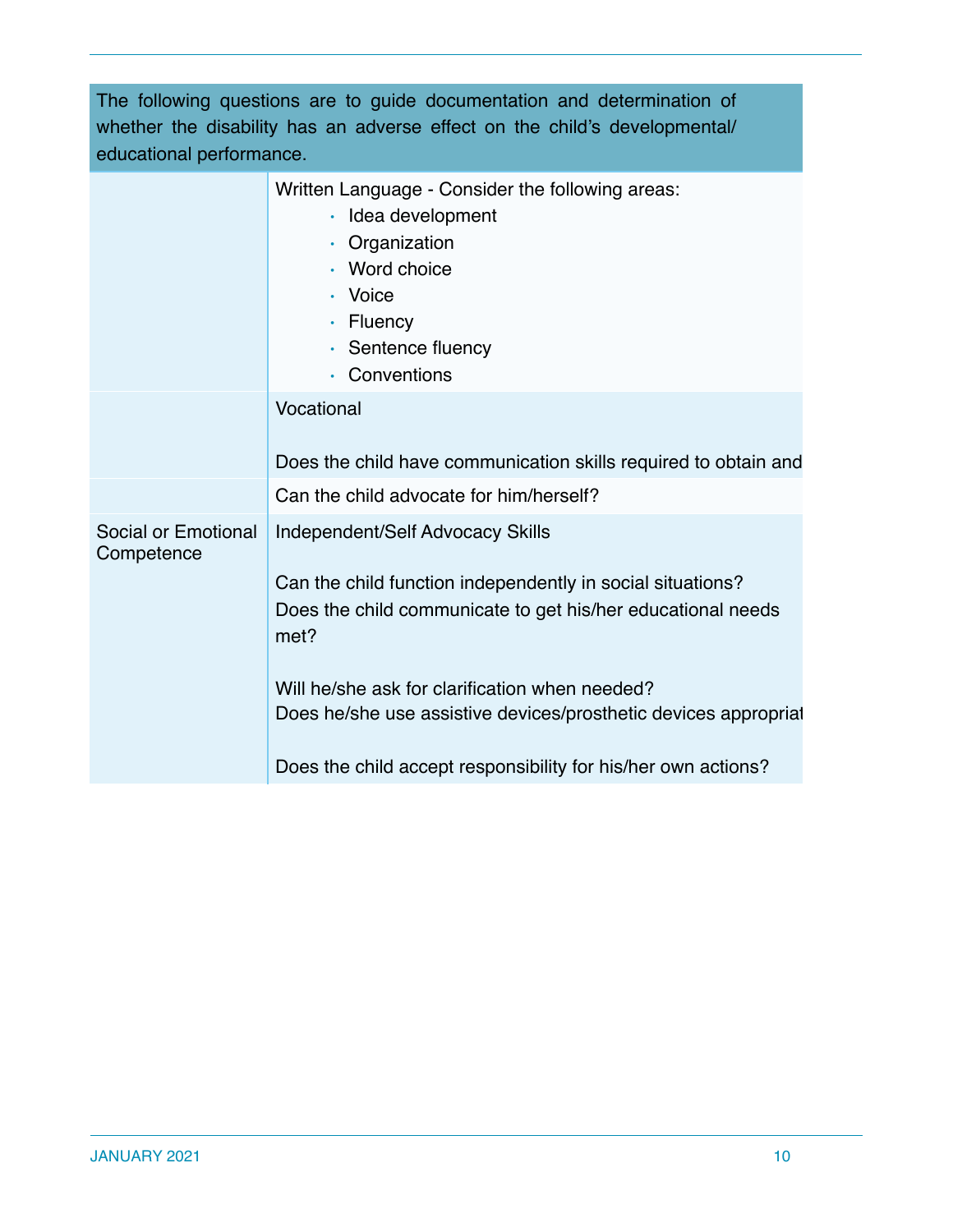| The following questions are to guide documentation and determination of<br>whether the disability has an adverse effect on the child's developmental/<br>educational performance. |                                                                                             |
|-----------------------------------------------------------------------------------------------------------------------------------------------------------------------------------|---------------------------------------------------------------------------------------------|
|                                                                                                                                                                                   | Self-esteem                                                                                 |
|                                                                                                                                                                                   | Is the child's self-esteem affected by his/her physical<br>disability?                      |
|                                                                                                                                                                                   | Does the child have appropriate self-confidence?                                            |
|                                                                                                                                                                                   | Does the child have problem solving skills?                                                 |
|                                                                                                                                                                                   | Is the child assertive?                                                                     |
|                                                                                                                                                                                   | Does the child have appropriate peer relationships?                                         |
|                                                                                                                                                                                   | Is the child responsible and accountable for his/her own<br>actions?                        |
| Adaptive<br><b>Skills</b>                                                                                                                                                         | <b>Adaptive Skills</b>                                                                      |
|                                                                                                                                                                                   | What is the child's ability to take care of his/her daily and<br>independent living skills? |
|                                                                                                                                                                                   | What is the child's participation level in and use of<br>community resources?               |
|                                                                                                                                                                                   | What is the child's ability to participate in work and work-<br>related performance skills? |
|                                                                                                                                                                                   | What is the child's ability to participate in recreation/<br>leisure activities?            |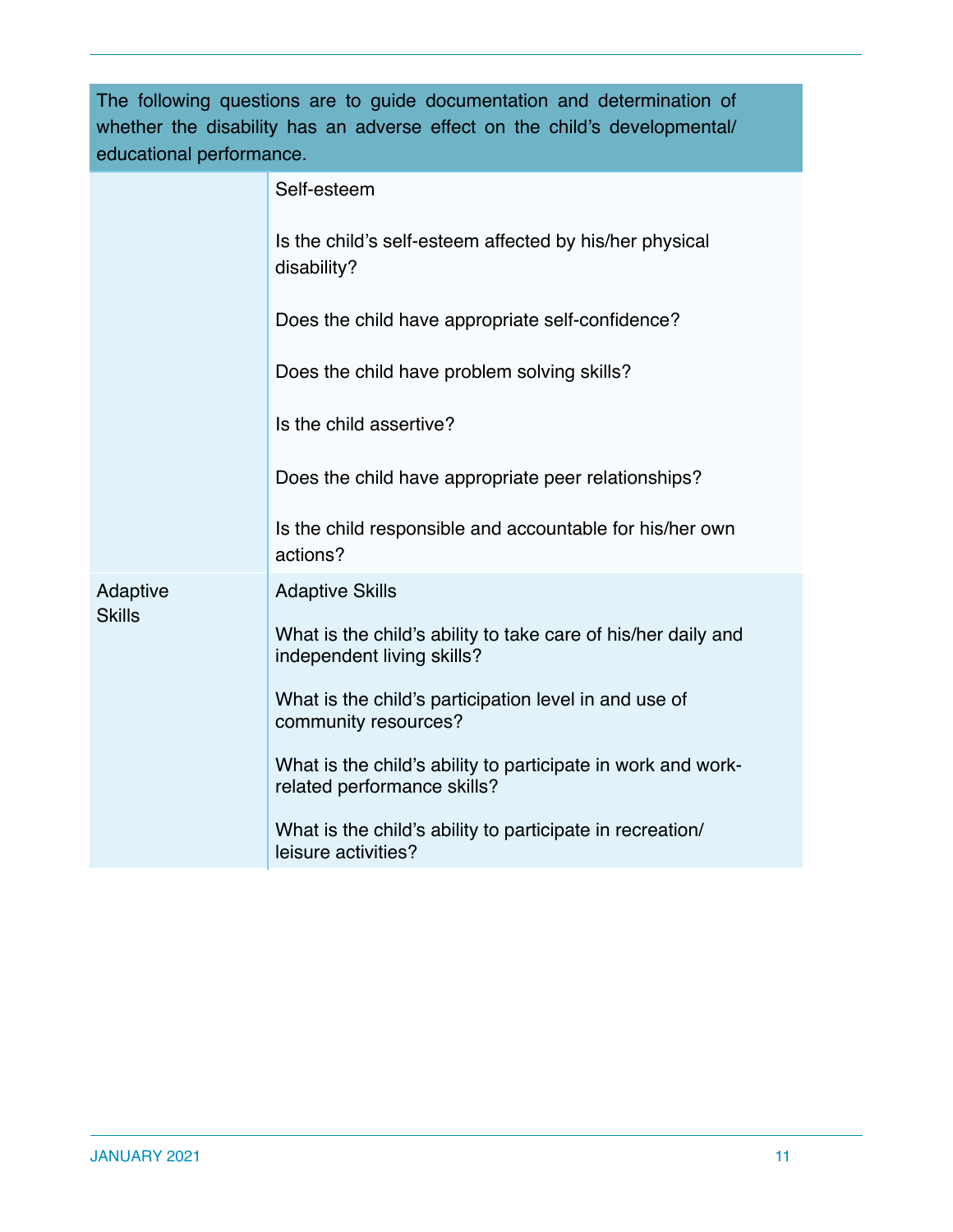|                          | The following questions are to quide documentation and determination of    |
|--------------------------|----------------------------------------------------------------------------|
|                          | whether the disability has an adverse effect on the child's developmental/ |
| educational performance. |                                                                            |

| Motor<br>Development | <b>Gross Motor Skills</b>                                                                                                                                                                                                                              |
|----------------------|--------------------------------------------------------------------------------------------------------------------------------------------------------------------------------------------------------------------------------------------------------|
|                      | What are the child's abilities in the following:<br>Rolling over?<br>$\bullet$ .<br>• Crawling?<br>· Standing?<br>· Walking?                                                                                                                           |
|                      | . Running<br>· Jumping?<br>$\cdot$ Balance?<br>· Hopping<br>· Climbing?                                                                                                                                                                                |
|                      | <b>Fine Motor Skills</b><br>What are the child's abilities in the following:<br>Holding and eating with utensils?                                                                                                                                      |
|                      | • Picking up and manipulation of small objects<br>• Holding and using a crayon? Pencil? Marker<br>• Copying with crayon, pencil, or marker?<br>• Cutting with scissors?<br>$\cdot$ Folding paper?<br>• Picking up a small object from a table or floor |
|                      | Transferring of objects between hands or from<br>surfaces?                                                                                                                                                                                             |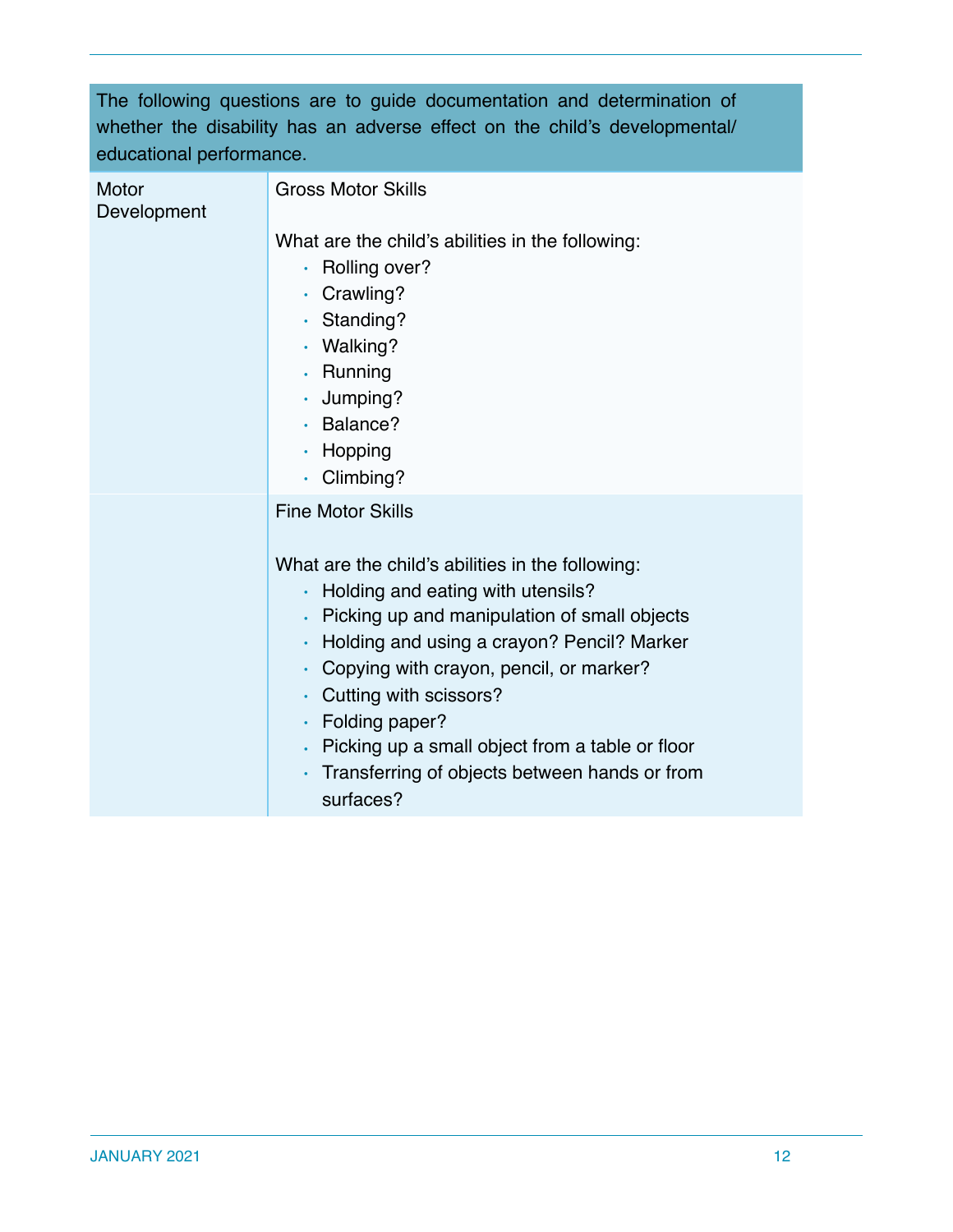# **Section 4: RELATED DEFINITIONS**

**Adaptive Devices** – Special tools that are adaptations of common items to make accomplishing self-care, work, or recreation activities easier for people with physical disabilities. (Hallahan and Kauffman, 2006, p. 530)

**Athetosis** – Type of cerebral palsy characterized by involuntary and purposeless movements of arms, legs, head and tongue, the last resulting in difficulty in producing understandable speech. (Norlin, 2003, p. 14)

**Cerebral Palsy (CP)** – Non-progressive disease of the central nervous system that results in abnormal alterations in or limitation of voluntary movement, speech disorders or unintelligible speech, and behavior disorders; children with cerebral palsy typically have normal intelligence but sensory or emotional disorder resulting from motor deficiencies; five types, classified according to particular way movement is affected: (a) spasticity, (b) athetosis, (c) rigidity, (d) ataxia, and (e) mixed. (Norlin, 2003, p. 33)

**Criterion-referenced Testing** – Assessment wherein an individual's performance is compared to a goal or standard of mastery; differs from norm-referenced testing wherein an individual's performance is compared to the performance of others. (Hallahan and Kauffman, 2006, p. 533)

**Curriculum-based Assessment (CBA) –** A formative evaluation method designed to evaluate performance in the particular curriculum to which students are exposed; usually involves giving students a small sample of items from the curriculum in use in their schools; proponents argue that CBA is preferable to comparing students with national norms or using tests that do not reflect the curriculum content learned by students. (Hallahan and Kauffman, 2006, p. 533)

**Diplegia** – A condition in which the legs are paralyzed to a greater extent than the arms. (Retrieved from http://iris.peabody.vanderbilt.edu)

**Generalization** – Ability to apply a skill or behavior learned in one setting to another setting or ability to apply a learned skill or behavior in similar situations. (Norlin, 2003, p. 91)

**Hemiplegia –** 1. Paralysis on one side of the body. 2. Form of spastic cerebral palsy affecting either the right or left side of one's body. (Norlin, 2003, p. 100)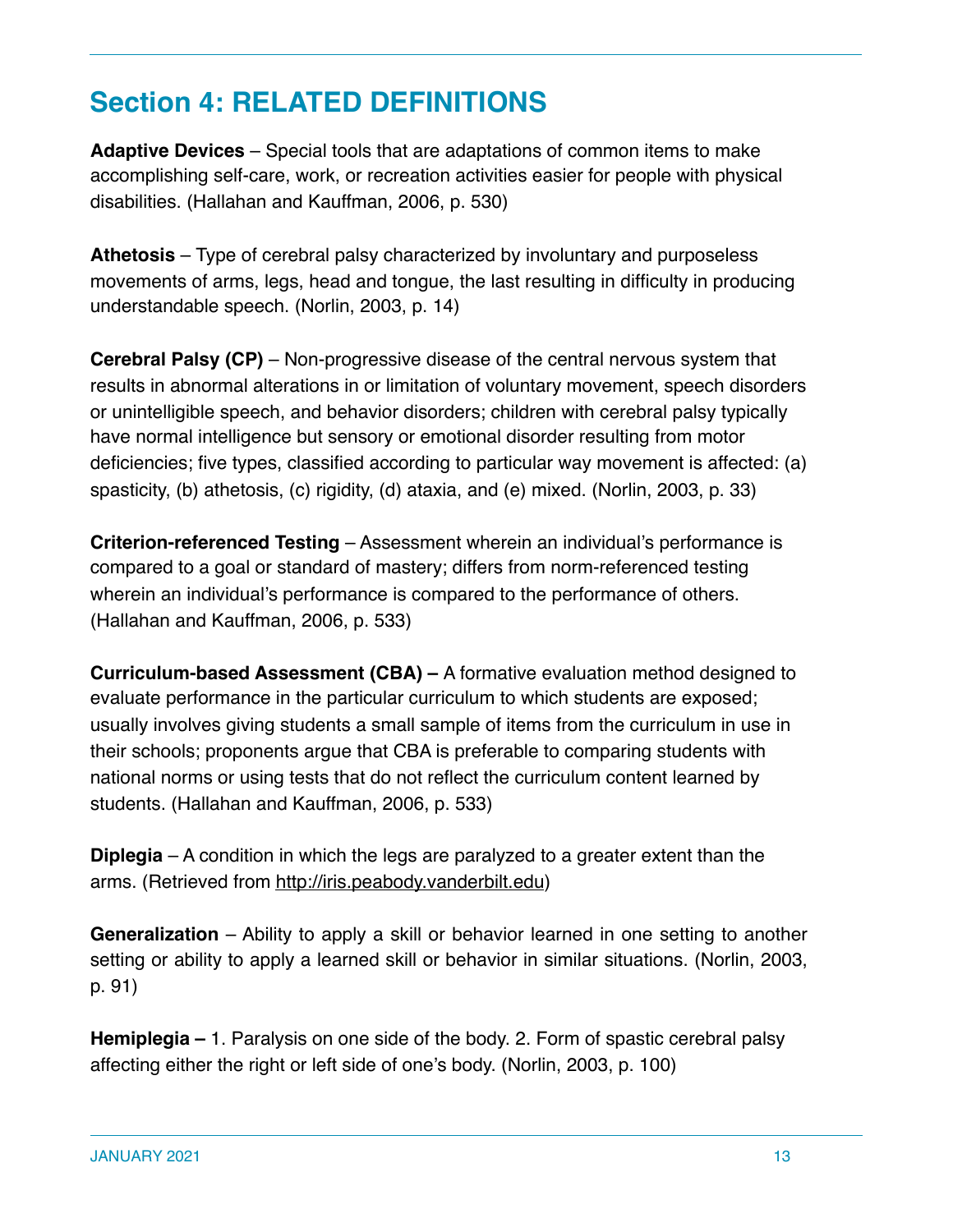**Hydrocephalus –** Excess fluid in the cranial cavity creating pressure in the brain and an enlarged head; may be relieved by surgery or a shunt, but if untreated usually results in mental retardation. (Norlin, 2003, p. 105)

**Juvenile-rheumatoid Arthritis (JRA) –** A chronic form of arthritis consisting of inflammation of the joints, resulting in stiffness and muscle pain. (Norlin, 2003, p. 122)

**Metacognition** – One's understanding of the strategies available for learning a task and the regulatory mechanisms needed to complete the task. (Hallahan and Kauffman, 2006, p. 537)

**Microcephaly** – The condition in which the brain is markedly smaller than normal, typically due to genetic developmental defects or in utero infections, such as those caused by viruses. (Norlin, 2003, p. 140)

**Muscular Dystrophy (MD)** – A hereditary disease for which there is no cure in which muscle tissue is replaced by fatty tissue, resulting in weakness and wasting away of muscle tissues, progressive deterioration of functioning, and a loss of vitality. (Norlin, 2003, p. 150)

**Muscular/Skeletal Conditions** – Conditions affecting muscles or bones and resulting in limited motor functioning. (Retrieved from http://iris.peabody.vanederbilt.edu)

**Neural Tube Disorders** – Another name for spinal cord disorders, which always involve spinal column and usually the spinal cord. (Retrieved from http:// iris.peadbody.vanderbilt.edu)

**Neuromotor Impairment** – Condition involving the nerves, muscles, and motor functioning. (Retrieved from http://iris.peabody.vanderbilt.edu)

**Normal Curve –** In connection with a standardized test, the typical distribution of how scores deviate from the mean, also called a bell curve or bell-shaped curve. (Norlin, 2003, p. 156)

**Normalization** – A philosophical belief in special education that every individual, even the most disabled, should have an educational and living environment as close to normal as possible. (Hallahan and Kauffman, 2006, p. 537)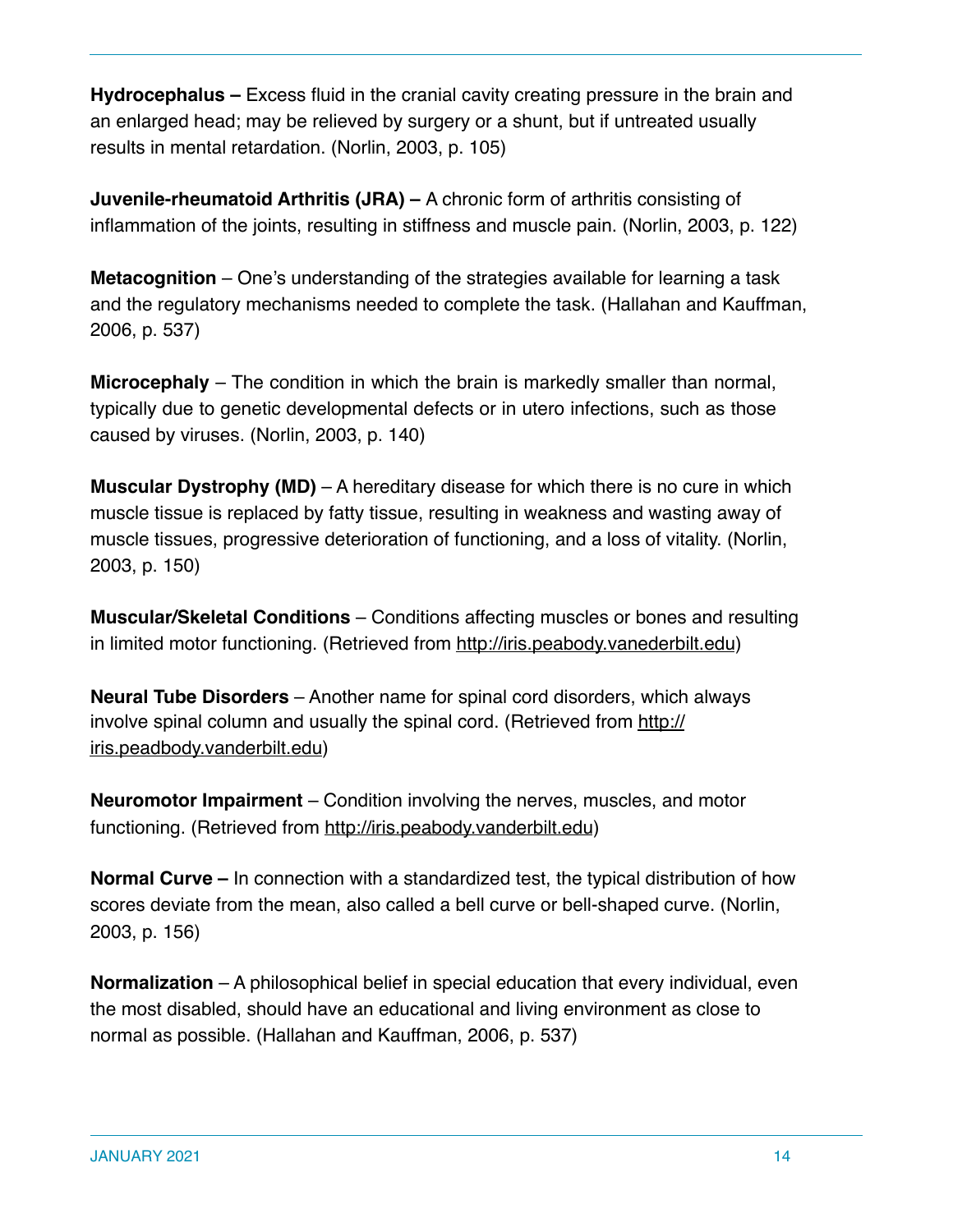**Norm-referenced Test (NRT)** – Comparison of one student's performance, as measured by the test score, with the performance of the norm allowing fine distinctions among students and identification of where a student stands in relation to that group; typically developed by commercial test companies. (Norlin, 2003, p. 157)

**Occupational Therapist** – A professional who programs and/or delivers instructional activities and materials to help children and adults with disabilities learn to participate in useful activities. (Heward, 2003, p. 616)

**Paraplegia –** Condition in which both legs are paralyzed. (http:// iris.peabody.vanderbilt.edu)

**Physical Therapist** – A professional trained to help people with disabilities develop and maintain muscular and orthopedic capability and make correct and useful movement. (Heward, 2003, p. 617)

**Postnatal** – Occurring after birth. (Heward, 2003, p. 617)

**Prenatal** – Occurring before birth. (Heward, 2003, p. 617)

**Prosthesis** – Device that replaces a missing or malfunctioning body part or function, such as communication prosthesis for an individual who lacks adequate speaking or writing ability. (Norlin, 2003, p. 184) Device examples: laryngeal synthesizer, artificial leg.

**Quadriplegia –** Type of spasticity (cerebral palsy) affecting all four limbs. (Norlin, 2003, p. 191)

**Rigidity** – Severe form of spastic cerebral palsy (spasticity), usually quadriplegia. (Norlin, 2003, p. 204)

**Spasticity –** Type of cerebral palsy characterized by tight limb muscles and resulting lack of muscle control, characterized in terms of how many limbs are affected and intensity as: mild spasticity, moderate spasticity, monoplegia, triplegia, quadriplegia, and hemiplegia. (Norlin, 2003, p. 221)

**Spina Bifida –** A congenital malfunction of the central nervous system (CNS) in which the lower end of the CNS fails to close completely and the contents of the spinal column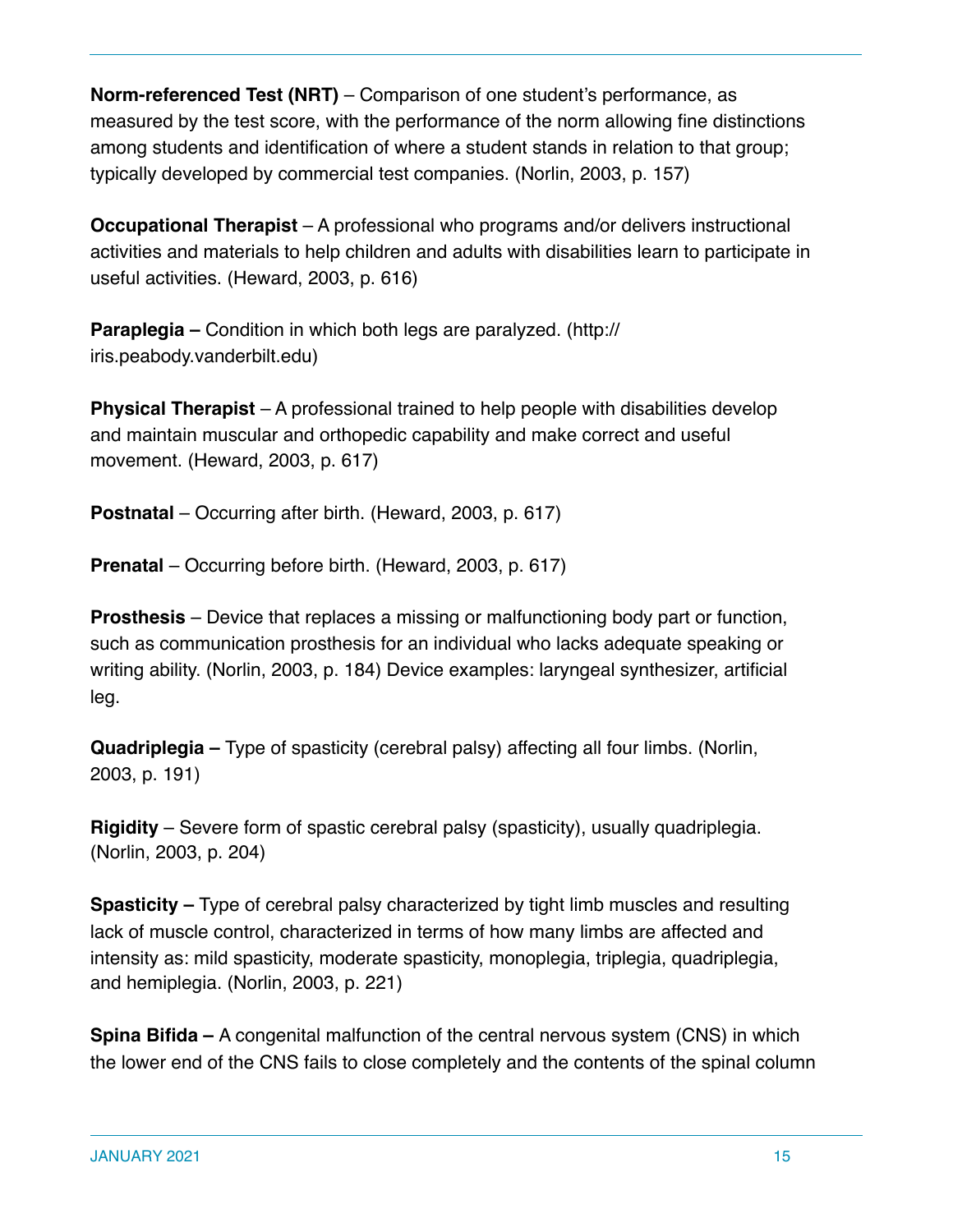protrude from a sac in the lower back; usually results in paralysis of the lower extremities, lack of bladder and bowel control and hydrocephalus. (Norlin, 2003, p. 225)

**Spinal Cord Disorders –** Injury or disease of the spinal column, usually both the nerves and muscles. (Retrieved from http://iris.peadbody.vanderbilt.edu 5/20/06)

**Universal Design –** Barrier free architectural and building designs that meet the needs of everyone, including people with physical challenges. (Retrieved from http://iris.peabody.vanderbilt.edu 5/20/06)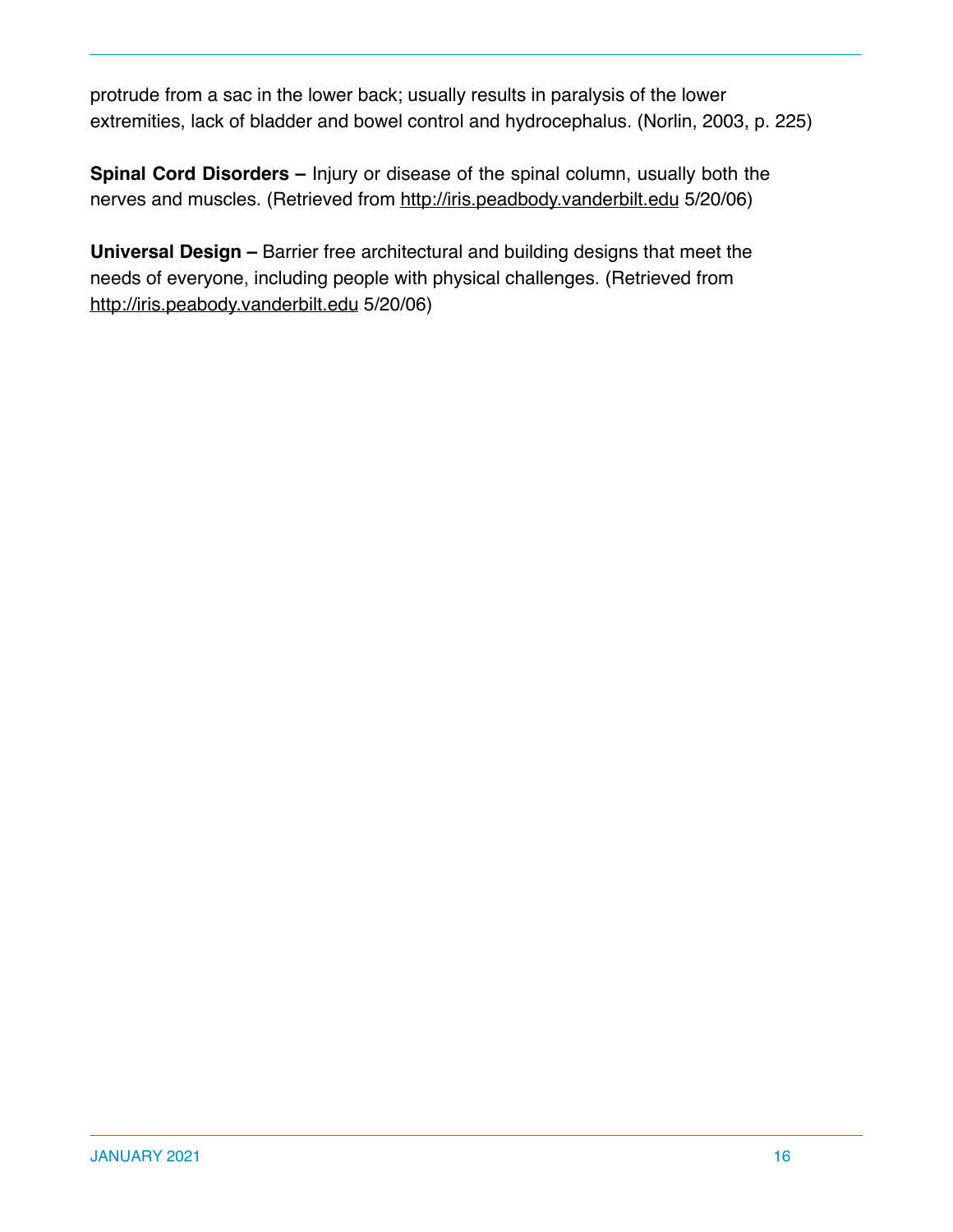## **Section 5: FREQUENTLY ASKED QUESTIONS**

## **1. Several types of physical disabilities are listed in the definition for orthopedic impairment. Are these the only physical disabilities that can be considered for eligibility of orthopedic impairment?**

No. These are only examples of physical disabilities. A child with any type of physical disability may qualify as having an orthopedic impairment if he/she meets the two-pronged eligibility guideline listed in this document (a physical disability and its adverse effect on development or educational performance).

#### **2. Would a physical disability that may not result in a permanent disability such as a broken arm, broken leg, or after-surgery difficulty be considered an orthopedic impairment for educational purposes?**

It depends. Usually a child who has a temporary physical disability will qualify under Section 504 for modifications and/or accommodations within the school setting during the recovery period. However, if the child who has a temporary physical disability experiences adverse effects on educational performance, the child may be referred for evaluation for an orthopedic impairment.

### **3. Is a medical report required as a part of the eligibility process for an orthopedic impairment?**

Yes. A report from a physician describing the medical condition of the child is required.

#### **4. Is the school required to pay for the medical evaluation?**

It depends. In many cases, a medical evaluation will already have been completed and the physician will send a report to the MDT with the parent's written permission. In other situations, the school may have a team of professionals, i.e., physician, occupational therapist, physical therapist who conduct evaluations as a part of the MDT process. This team will conduct the evaluation and write the report. If neither of these situations exists, then the school could be responsible for the evaluation.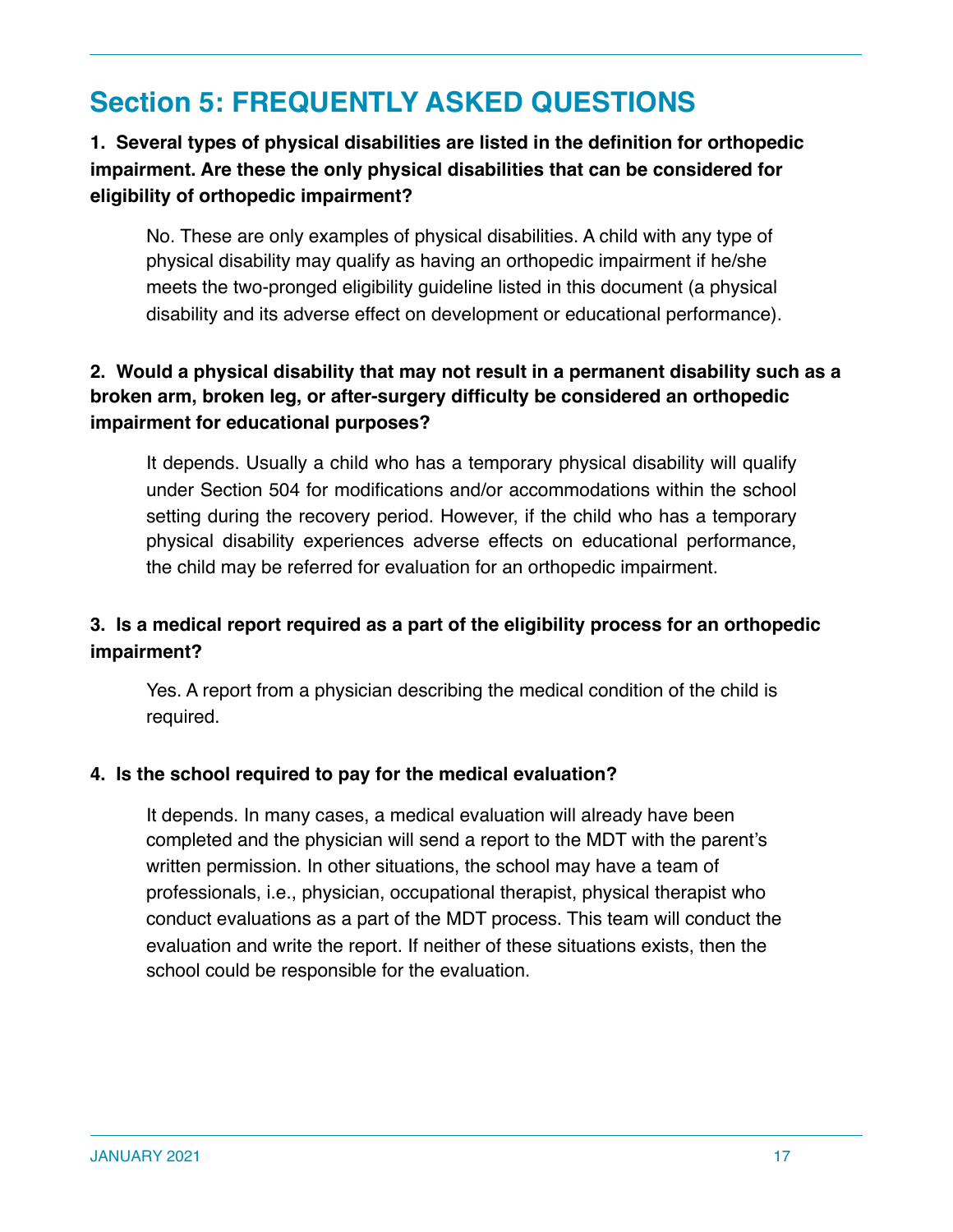### **5. How severe must the physical disability be for the child to be eligible as a child with an orthopedic impairment?**

The severity of the physical disability will be documented in a written report from a physician. However, there must be documentation of an adverse effect on the development or educational performance of the child in order for the child to be eligible as having an orthopedic impairment.

### **6. Can a child meet the guidelines for having an orthopedic impairment if he/she is doing well academically in his/her classes?**

Yes. Because the assessment for achievement includes not only academic achievement, but also social/interpersonal skills, adaptive skills, speech/ language skills, and any skills considered a part of that child's achievement.

#### **7. Can a child meet the guidelines for orthopedic impairment if the child has compensated for the physical disability by using orthopedic equipment, i.e., braces, adaptive equipment, etc.?**

It depends. The eligibility for orthopedic impairment consists of is a two-prongs of eligibility including both motor skills and achievement. If the child has compensated for the physical disability through adaptive equipment or prosthesis, yet there is an adverse effect on the educational performance of the child, then an evaluation for orthopedic impairment should be completed.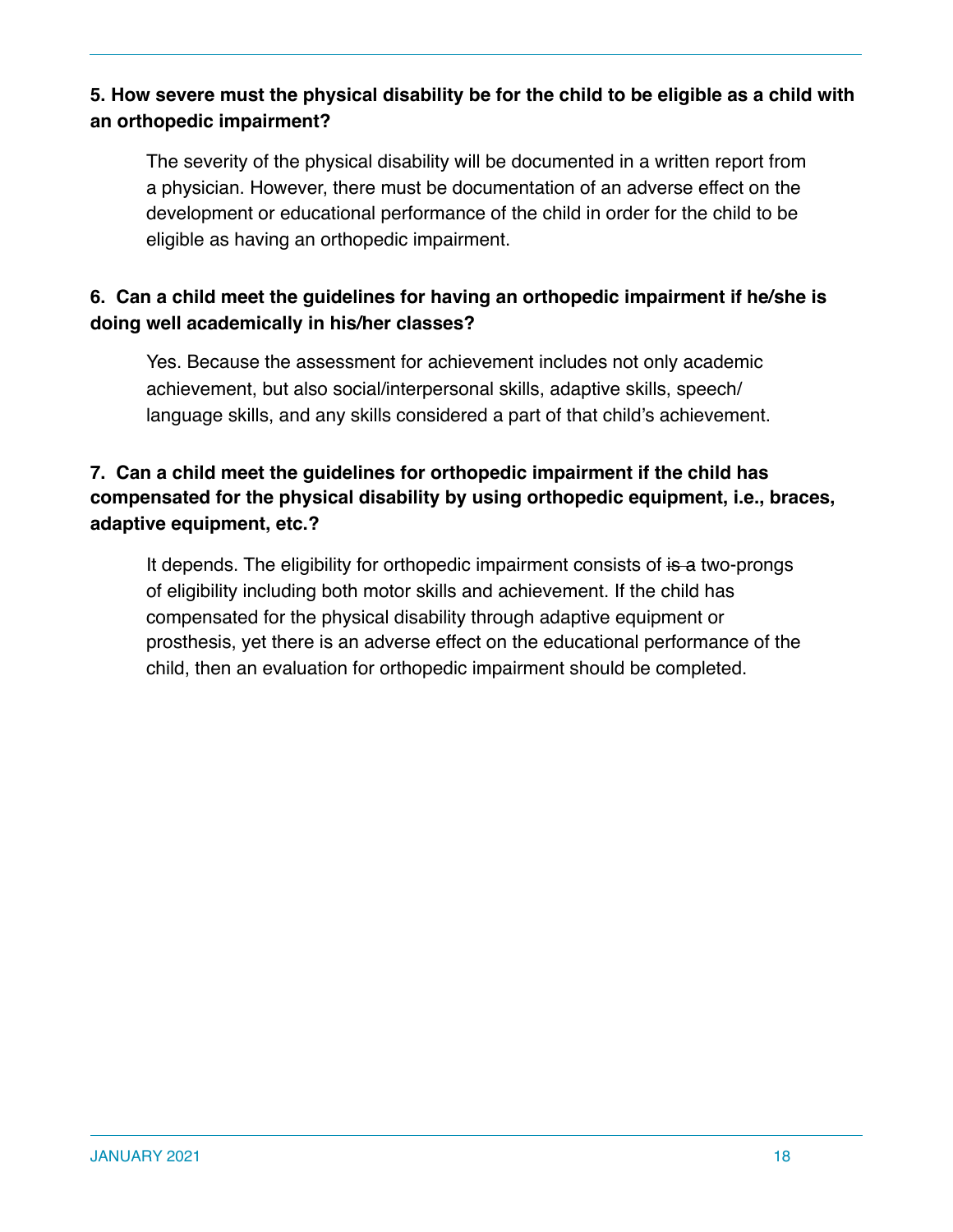## **SECTION 6: RESOURCES AND REFERENCES**

#### **REFERENCES**

Hallahan, D., Kauffman, J., & Pullen, P. (2015) *Exceptional Learners: An Introduction to Special Education*, 13th Edition. Pearson Education, Inc. [https://www.pearson.com/us/](https://www.pearson.com/us/higher-education/product/Hallahan-Exceptional-Learners-An-Introduction-to-Special-Education-Subscription-13th-Edition/9780133572537.html) [higher-education/product/Hallahan-Exceptional-Learners-An-Introduction-to-Special-](https://www.pearson.com/us/higher-education/product/Hallahan-Exceptional-Learners-An-Introduction-to-Special-Education-Subscription-13th-Edition/9780133572537.html)[Education-Subscription-13th-Edition/9780133572537.html](https://www.pearson.com/us/higher-education/product/Hallahan-Exceptional-Learners-An-Introduction-to-Special-Education-Subscription-13th-Edition/9780133572537.html)

Heward, W. (2017). *Exceptional Children: An Introduction to Special Education,* Edition 11: Pearson Education, Inc. https://www.pearson.com/us/higher-education/product/ Heward-Exceptional-Children-An-Introduction-to-Special-Education-Subscription-11th-Edition/9780134201351.html

Norlin, John W. Special Education Dictionary, Revised Education. Horsham, Pennsylvania:

LRP Publications, 2003. (have to pay and be able to access LRP to see this) (is available if you want to purchase from a used book website)

Peabody College of Education: http://iris.peabody.vanderbilt.edu

#### **WEB SITES**

Assistive Technology Industry Association (ATIA)<https://www.atia.org/>

American Occupational Therapy Association (AOTA) www.aota.org

American Physical Therapy Association (APTA) www.apta.org

Council of Exceptional Children (CEC) www.cec.sped.org

Easter Seals Organization<https://www.easterseals.com/>

Education Resources Information Center (ERIC)<https://eric.ed.gov/>

Hydrocephalus Association www.hydroassoc.org

March of Dimes www.marchofdimes.com